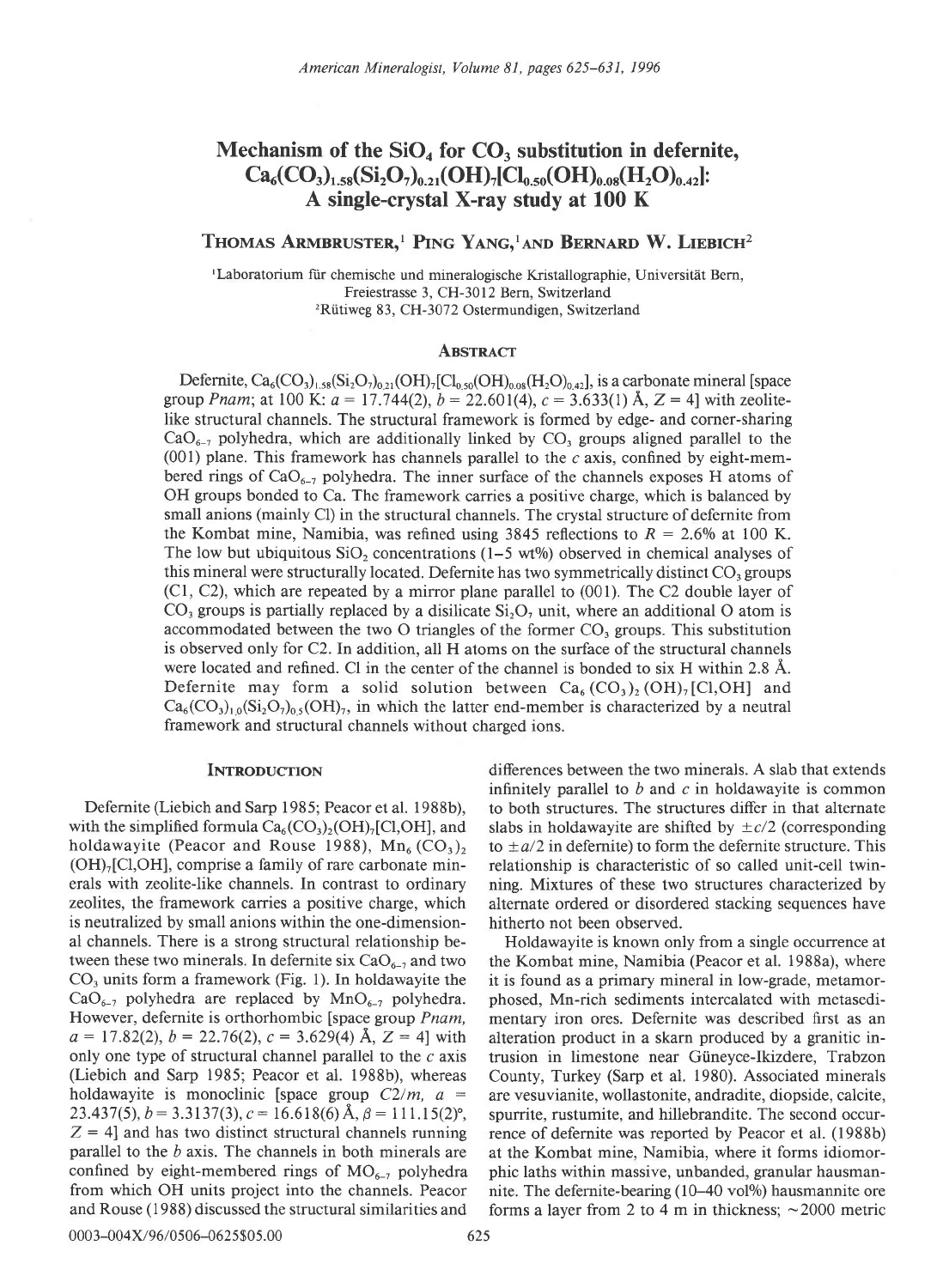

FIGURE 1. Polyhedral model with unit-cell outlines of defernite projected parallel to the  $c$  axis. H atoms projecting into the channel centers are shown as balls and sticks. The C2 position, which may contain  $SiO<sub>4</sub>$ , is represented by a shaded sphere. C1 is characterized by three bonds to the neighboring O atoms.

tons of defernite-bearing hausmannite ore were stoped out during mining operation (Peacor et al. 1988b).

One of the peculiarities of defernite is the  $SiO<sub>2</sub>$  content in samples from Turkey (Sarp et al. 1980; Liebich and Sarp 1985) and the Kombat mine (Peacor et al. 1988b):  $(1.2-5.2$  and 3.6 wt%, respectively). The crystal structures of samples from both occurrences were refined, but only indirect evidence for the presence of Si in the structure of defernite could be given. Liebich and Sarp (1985) speculated that Si may reside at C2, where they found twice the electron density expected for C, but the crystal studied was of low quality. Peacor et al. (1988b) came to the same conclusion for a crystal from the Kombat mine, but they also found lower than expected electron density for two of the three O atoms surrounding C2. The above authors state: "As unlikely as such a substitution is, it is supported by apparent vacancies for two of the oxygen sites coordinating C2," and later, "nevertheless, we conclude that the data collectively suggest that some Si is essential to defernite."

In a recent study of the structure of twinned sussexite,  $MnB<sub>2</sub>O<sub>3</sub>(OH)<sub>2</sub>$  (Hoffmann and Armbruster 1995), we also noticed low, enigmatic  $SiO<sub>2</sub>$  concentrations (1 wt%) as analyzed by electron microprobe. At the time we wondered whether  $SiO<sub>4</sub>$  could have replaced triangular  $BO<sub>3</sub>$ groups, but the  $SiO<sub>2</sub>$  concentration was too low for a definitive structural determination. Nevertheless, one of the symmetrically distinct BO, units showed a highly significant deviation from planarity, which could be caused by partial  $SiO<sub>4</sub>$  substitution. Recently, Reeder et al. (1994) reported an XAFS study indicating that tetrahedral  $\text{SeO}_4^{2-}$  units substitute in the CO<sub>3</sub> site of calcite grown in  $SeO<sub>4</sub><sup>2</sup>$ -bearing aqueous solutions. Furthermore, Sen et al. (1994) established by "B MAS NMR spectroscopy that  $BO<sub>4</sub><sup>5</sup>$  tetrahedra substitute for  $CO<sub>3</sub><sup>2</sup>$  in the aragonite structure. However, the mechanism of this substitution remains unclear.

The aim of the present study is twofold. Because the previous structural studies of defernite (Liebich and Sarp 1985; Peacor et al. 1988b) were not of superior quality, the substitution by  $SiO<sub>4</sub>$  could not be explained and the H positions in the framework could not be resolved. In the present investigation, X-ray reflections up to high  $\theta$ angles at low temperature were used for a structure refinement to elucidate these unanswered questions.

#### CRYSTAL-STRUCTURE REFINEMENT

A transparent defernite crystal from the Kombat mine, Namibia, with a light rose-brownish hue and dimensions  $0.4 \times 0.2 \times 0.15$  mm<sup>3</sup>, was mounted on a CAD4 singlecrystal diffractometer operated with  $M \circ K \alpha$  X-radiation. A conventional liquid-nitrogen cooling device was used to establish 100 K. Cell dimensions were measured from reflections between  $16^{\circ} < \theta < 23^{\circ}$  and refined to  $a =$ 17.744(2),  $b = 22.601(4)$ ,  $c = 3.633(1)$  Å. A total of 8045 reflections were collected using a  $(2.0 + 0.35 \tan \theta)$ <sup>o</sup>  $\omega$ -scan mode in a half sphere of reciprocal space between 0 and 30 $\degree$   $\theta$  and one octant between 30 and 40 $\degree$   $\theta$ . An empirical absorption correction was applied using the  $\psi$ -scan technique. Averaging symmetry-equivalent reflections (space group Pnam) yielded 5238 reflections and an agreement factor of 1.3%. Data reduction, including background and Lorentz and polarization corrections, was performed using the SDP program system (Enraf-Nonius 1983). The structure refinement on the basis of  $3845$  observations  $>$  $3\sigma_1$ , weighted  $1/\sigma^2$ , was performed using the program SHELXTL PC (Siemens 1990) using neutral-atom scattering factors and both real and imaginary anomalous dispersion corrections. As a starting model the coordinates of Peacor et al. (1988b) were used, but a different atom-labeling scheme was preferred.  $O1$ ,  $O2$ , and  $O3$  are bonded to Cl: O4S. O5S, 065, and O7S form a tetrahedron around Si2; 05, 06, and O7 arc bonded to C2. O atoms on the channel walls include O8-O14, and the protons completing the corresponding OH groups are labeled H8-H14, respectively. The positions in the structural channel are Cll and Ch2-Ch5, where the Ch positions were refined with O scattering factors.

The formula of defernite from the Kombat mine determined by Peacor et al. (1988b) is  $(Ca_{23.59}Mn_{0.35}Mg_{0.04}$ - $Fe_{0.02}$ )C<sub>7.53</sub>Si<sub>1.22</sub>H<sub>25.95</sub>Cl<sub>2.02</sub>O<sub>53.46</sub>. In the refinement presented in this paper, the Ca populations were allowed to vary but always converged to complete occupancy. Because of the similarity of Ca and Mn scattering factors for X-rays, possible ordering of the low-concentration transition metals could not be resolved.

The major indications of Si on the C2 position are the excess electron density on C2 and the unusual anisotropies of atomic displacement parameters for C2 and the surrounding O atoms. The C2 position exhibits an elon-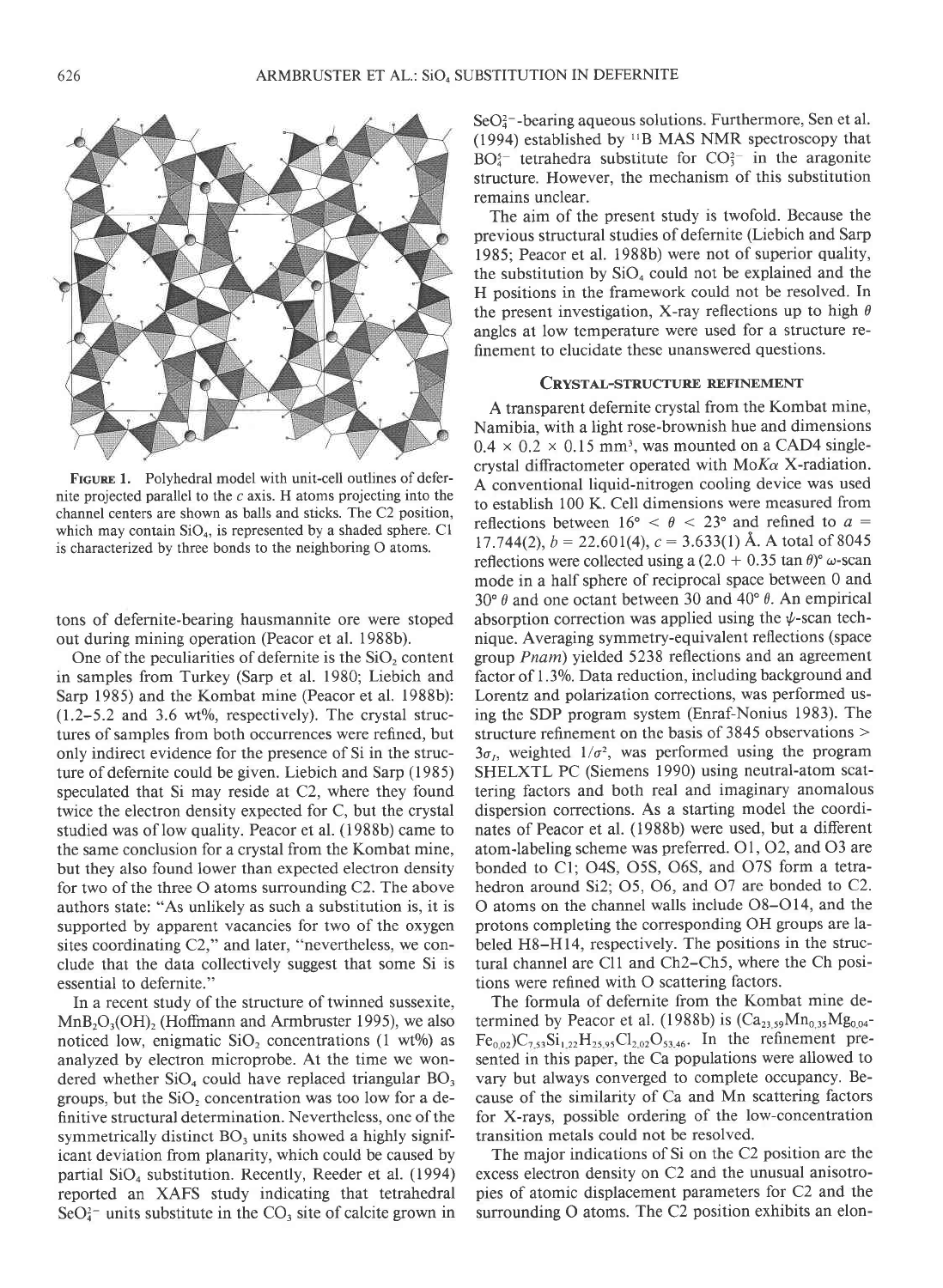

FIGURE 2. Disordered arrangement of O atoms coordinating either Si2 or C2, viewed parallel to the  $a$  axis with the  $c$  axis oriented vertically. C2 is coordinated by 05, 06, and 07, all of which reside on a mirror plane. If Si2 is present, then C2, O5, 06, and 07 are empty and O4S, O5S, 065, and O7S are occupied and disordered about the (001) mirror plane. Ellipsoids are drawn with a 50% probability.

gated ellipsoid perpendicular to the CO, plane, which is very unusual. Subsequent difference-Fourier maps disclosed a weak but well-defined positive peak (O4S) almost intermediate between two (001) mirror-related CO, groups. Bond-distance calculations yielded a strongly distorted  $Si<sub>2</sub>O<sub>z</sub>$  unit with unreasonable Si-O distances and angles. In addition, the atomic displacement parameters for 05 and 07 were either nonpositive definite or strongly anisotropic. To obtain a reasonable  $SiO<sub>4</sub>$  geometry and reliable displacement parameters, the Si-O distances were restrained to l.6l A within 0.02 A. These restrained refinements were successful only if Si, O5S, and O7S of the disilicate unit were removed from the (001) mirror plane. This caused a strongly disordered arrangement (Fig. 2). The CO, group consisting of C2, 05, 06, and 07 is fixed on the (001) mirror plane. However, the substituting  $SiO<sub>4</sub>$ tetrahedron has O5S and O7S slightly above and Si2 below the mirror plane, with the mirror symmetry repeating these positions on the opposite side of the mirror plane. Only 065 remains on the mirror plane. The O positions (O5, O6, O7) coordinating C2 are a distance of  $< 0.4$  Å from those (O5S, 065, O7S) coordinating Si2. C2 and Si2 are only 0.2 A apart. This disorder also explains why Peacor et al. (1988b) reported decreased electron density for two O sites of the  $CO<sub>3</sub>$  group (type C2) but an excess electron density on C2. For a physically reasonable refinement of the  $Si<sub>2</sub>O<sub>7</sub>$  unit, the following population constraints were applied:  $C2 = 05 = 06 = 07$ ; pop. (O4S, O5S, O6S, O7S, Si2) =  $1 -$  pop. (C2, O5, O6, O7).

TABLE 1, Atomic coordinates and populations for defernite at 100 K

| Atom             | Pop.     | x/a        | V/D          | Z/C           | $B_{\rm eq}$<br>$(\AA^2)$ |
|------------------|----------|------------|--------------|---------------|---------------------------|
| Ca1              |          | 0.71084(2) | 0.08323(2)   | $\frac{1}{4}$ | 0.763(4)                  |
| Ca <sub>2</sub>  |          | 0.53158(2) | 0.42685(1)   | $\frac{1}{4}$ | 0.578(4)                  |
| Ca3              |          | 0.36989(2) | 0.17931(1)   | $\frac{1}{4}$ | 0.736(4)                  |
| Ca <sub>4</sub>  |          | 0.62081(2) | 0.65941(1)   | $\frac{1}{4}$ | 0.549(4)                  |
| Ca5              |          | 0.77072(2) | 0.90686(2)   | $\frac{1}{4}$ | 0.693(4)                  |
| Ca6              |          | 0.97448(2) | 0.57623(1)   | $\frac{1}{4}$ | 0.702(4)                  |
| C1               |          | 0.37222(9) | 0.47117(7)   | $\frac{1}{4}$ | 0.68(2)                   |
| 01               |          | 0.56809(7) | 0.49527(5)   | 3/4           | 0.70(2)                   |
| O <sub>2</sub>   |          | 0.61760(8) | 0.58571(6)   | $\frac{3}{4}$ | 0.96(2)                   |
| O <sub>3</sub>   |          | 0.69361(7) | 0.50731(6)   | 3/4           | 1.23(2)                   |
| Si <sub>2</sub>  | 0.420(2) | 0.3693(2)  | 0.0308(1)    | 0.307(1)      | $0.27(6)^*$               |
| O <sub>4</sub> S | 0.420    | 0.3480(4)  | 0.0359(4)    | 3/4           | 1.4(1)                    |
| O <sub>5</sub> S | 0.420    | 0.3451(7)  | $-0.0349(3)$ | 0.203(4)      | 0.8(1)                    |
| O6S              | 0.420    | 0.4593(2)  | 0.0342(3)    | $\frac{1}{4}$ | 0.71(6)                   |
| O7S              | 0.420    | 0.3223(4)  | 0.0848(3)    | 0.147(2)      | 0.82(9)                   |
| C <sub>2</sub>   | 0.580(2) | 0.3691(5)  | 0.0306(4)    | $\frac{1}{4}$ | 1.2(1)                    |
| O <sub>5</sub>   | 0.580    | 0.3444(6)  | $-0.0227(2)$ | $\frac{1}{4}$ | 0.95(7)                   |
| O <sub>6</sub>   | 0.580    | 0.4407(2)  | 0.0404(2)    | $\frac{1}{4}$ | 1.12(5)                   |
| 07               | 0.580    | 0.3221(3)  | 0.0744(2)    | $\frac{1}{4}$ | 1.07(7)                   |
| O8               |          | 0.08948(8) | 0.38194(7)   | $\frac{1}{4}$ | 1.16(2)                   |
| O <sub>9</sub>   |          | 0.24815(8) | 0.85827(6)   | $\frac{1}{4}$ | 0.92(2)                   |
| 010              |          | 0.04826(7) | 0.66228(6)   | $\frac{1}{4}$ | 0.82(2)                   |
| O11              |          | 0.40225(8) | 0.28006(6)   | $\frac{1}{4}$ | 0.85(2)                   |
| O12              |          | 0.49567(7) | 0.63179(6)   | $\frac{1}{4}$ | 0.78(2)                   |
| O <sub>13</sub>  |          | 0.15225(7) | 0.11250(6)   | $\frac{1}{4}$ | 0.89(2)                   |
| O14              |          | 0.71552(8) | 0.81385(7)   | $\frac{1}{4}$ | 1.11(2)                   |
| C <sub>1</sub>   | 0.249(4) | 0.8883(1)  | 0.75150(7)   | 0.1149(9)     | 2.95(5)                   |
| Ch <sub>2</sub>  | 0.156(6) | 0.9238(7)  | 0.7586(5)    | 0.569(4)      | $3.8(3)^{*}$              |
| Ch <sub>3</sub>  | 0.051(9) | 0.8519(5)  | 0.7457(4)    | $\frac{3}{4}$ | $1.9(2)^{*}$              |
| Ch <sub>4</sub>  | 0.025(8) | 0.930(2)   | 0.757(1)     | $\frac{1}{4}$ | $3.3(7)^{*}$              |
| Ch <sub>5</sub>  | 0.031(8) | 0.857(2)   | 0.744(1)     | $\frac{1}{4}$ | $3.95*$                   |
| H8               |          | 0.911(2)   | 0.655(2)     | $\frac{3}{4}$ | $3.95*$                   |
| H9               |          | 0.775(2)   | 0.669(1)     | $\frac{1}{4}$ | $3.95*$                   |
| H <sub>10</sub>  |          | 0.520(2)   | 0.813(2)     | $\frac{1}{4}$ | $3.95*$                   |
| H11              |          | 0.552(2)   | 0.724(2)     | 3/4           | $3.95*$                   |
| H <sub>12</sub>  |          | 0.466(2)   | 0.661(2)     | $\frac{1}{4}$ | $3.95*$                   |
| H <sub>13</sub>  |          | 0.644(2)   | 0.354(2)     | $\frac{1}{4}$ | $3.95*$                   |
| H <sub>14</sub>  |          | 0.747(2)   | 0.788(1)     | $\frac{1}{4}$ | $3.95*$                   |
|                  |          |            |              |               |                           |

Note:  $B_{eq} = \frac{6}{3} \pi^2 \Sigma_i \Sigma_i (U_i \mathbf{a}^* \mathbf{a}^* a_i a_i)].$ 

' Atoms were refined isotropically; those without standard deviation were isotropically fixed.

Peacor et al. (1988b) noticed a major concentration of electron density in the structural channel at  $0.892, 0.752$ ,  $\frac{1}{4}$ . In this study a well-defined double peak was found at 0.888, 0.751, 0.115, which has its (001) mirror image at 0.888, 0.751, 0.385. After refinement of this doublet (named Cll) with anisotropic displacement parameters, weak peaks (<1.5 e<sup>-</sup>/Å<sup>3</sup>) remained in subsequent difference-Fourier maps of the channel area. These peaks were refined as disordered, low-populated O positions (Ch2, Ch3, Ch4, Ch5) with isotropic displacement parameters. The Cl population refined to 0.25, and the sum of populations of Ch2, Ch3, Ch4, and Ch5 is 0.25 O atoms. A11 H positions of the OH groups on the channel walls could be located and refined without restraints but with fixed isotropic displacement parameters ( $U_{eq} = 0.05 \text{ Å}^2$ ). The final least-squares cycles converged with 203 parameters to  $R = 2.6\%, R_w = 2.7\%$  for 3845 reflections. The strongest positive peaks on difference-Fourier maps are  $\sim 0.7e^{-}/$  $\AA$ <sup>3</sup> and are located  $\sim$  0.6 Å from Ca positions.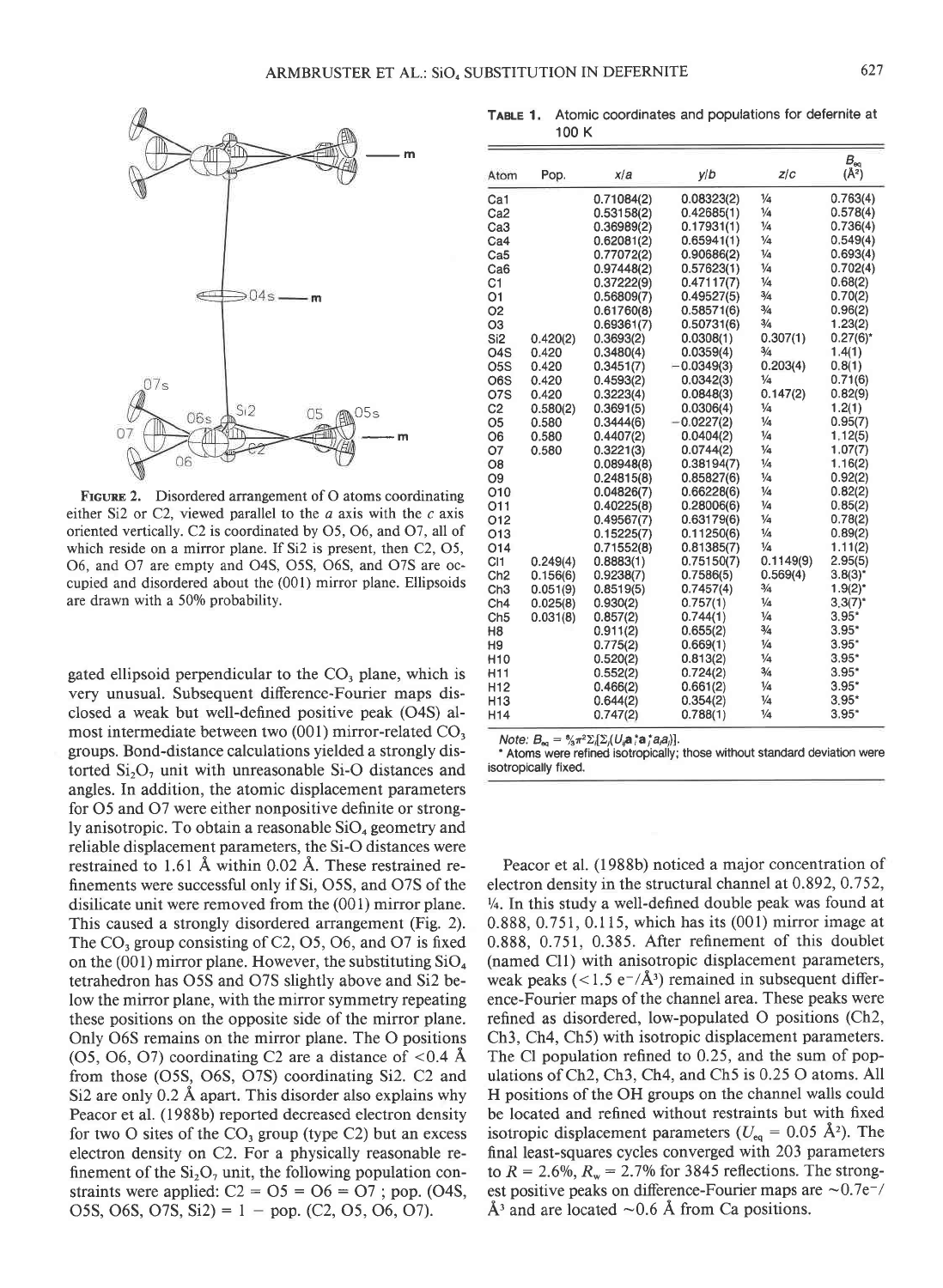TABLE 2. Anisotropic displacement parameters for defernite at 100 K

| Atom             | $U_{11}$  | $U_{22}$  | $U_{33}$  | $U_{12}$                                                                                                                                                                   | $U_{13}$    | $U_{23}$     |
|------------------|-----------|-----------|-----------|----------------------------------------------------------------------------------------------------------------------------------------------------------------------------|-------------|--------------|
| Ca1              | 0.0090(1) | 0.0140(1) | 0.0060(1) | $-0.0003(1)$                                                                                                                                                               | 0           | <sub>0</sub> |
| Ca <sub>2</sub>  | 0.0079(1) | 0.0086(1) | 0.0055(1) | $-0.00020(9)$                                                                                                                                                              | 0           |              |
| Ca <sub>3</sub>  | 0.0128(1) | 0.0092(1) | 0.0060(1) | $-0.0025(1)$                                                                                                                                                               | n           |              |
| Ca4              | 0.0075(1) | 0.0079(1) | 0.0055(1) | $-0.00070(9)$                                                                                                                                                              |             |              |
| Ca <sub>5</sub>  | 0.0086(1) | 0.0109(1) | 0.0068(1) | $-0.0015(1)$                                                                                                                                                               |             |              |
| Ca <sub>6</sub>  | 0.0074(1) | 0.0098(1) | 0.0094(1) | $-0.00018(9)$                                                                                                                                                              |             |              |
| C1               | 0.0099(5) | 0.0104(6) | 0.0055(6) | $-0.0007(5)$                                                                                                                                                               |             |              |
| O <sub>1</sub>   | 0.0079(4) | 0.0102(5) | 0.0086(5) | $-0.0016(4)$                                                                                                                                                               | Ω           |              |
| O <sub>2</sub>   | 0.0175(6) | 0.0082(5) | 0.0107(5) | $-0.0003(4)$                                                                                                                                                               |             |              |
| O <sub>3</sub>   | 0.0080(5) | 0.0164(6) | 0.0224(7) | 0.0000(4)                                                                                                                                                                  | n           |              |
| O <sub>4</sub> S | 0.008(2)  | 0.042(4)  | 0.002(2)  | 0.005(3)                                                                                                                                                                   |             |              |
| O <sub>5</sub> S | 0.010(2)  | 0.006(3)  | 0.015(6)  | 0.002(2)                                                                                                                                                                   | 0.000(2)    | $-0.002(2)$  |
| O <sub>6</sub> S | 0.003(2)  | 0.012(2)  | 0.012(2)  | 0.001(1)                                                                                                                                                                   | o           |              |
| O7S              | 0.008(2)  | 0.005(2)  | 0.018(3)  | $-0.001(1)$                                                                                                                                                                | $-0.002(2)$ | 0.006(2)     |
| C <sub>2</sub>   | 0.016(3)  | 0.021(3)  | 0.010(5)  | $-0.001(1)$                                                                                                                                                                | 0           |              |
| O <sub>5</sub>   | 0.014(1)  | 0.009(2)  | 0.014(2)  | 0.004(2)                                                                                                                                                                   |             |              |
| O <sub>6</sub>   | 0.008(2)  | 0.020(2)  | 0.015(1)  | $-0.001(1)$                                                                                                                                                                |             |              |
| <b>O7</b>        | 0.014(1)  | 0.007(2)  | 0.019(3)  | 0.000(1)                                                                                                                                                                   |             |              |
| O8               | 0.0124(5) | 0.0192(6) | 0.0123(6) | $-0.0021(5)$                                                                                                                                                               |             |              |
| O <sub>9</sub>   | 0.0119(5) | 0.0122(5) | 0.0110(5) | 0.0004(4)                                                                                                                                                                  |             |              |
| O10              | 0.0107(5) | 0.0114(5) | 0.0090(5) | $-0.0010(4)$                                                                                                                                                               |             |              |
| O <sub>11</sub>  | 0.0128(5) | 0.0098(5) | 0.0097(5) | $-0.0001(4)$                                                                                                                                                               |             |              |
| O <sub>12</sub>  | 0.0108(5) | 0.0119(5) | 0.0069(5) | $-0.0008(4)$                                                                                                                                                               |             |              |
| O <sub>13</sub>  | 0.0097(5) | 0.0120(5) | 0.0123(6) | $-0.0009(4)$                                                                                                                                                               |             |              |
| O14              | 0.0113(5) | 0.0180(6) | 0.0128(6) | $-0.0004(4)$                                                                                                                                                               |             |              |
| C <sub>1</sub>   | 0.027(1)  | 0.0149(6) | 0.070(2)  | 0.0005(5)                                                                                                                                                                  | $-0.003(1)$ | $-0.0015(8)$ |
|                  |           |           |           | Note: Displacement parameters are of the form $\exp[-2\pi^2(U_{11}h^2a^{*2} + U_{22}k^2b^{*2} + U_{33}Pc^{*2} + 2U_{12}hk a^*b^* + 2U_{13}hla^*c^* + 2U_{23}k^*b^*c^*)]$ . |             |              |

## **RESULTS**

Assuming the position C11 represents Cl and Ch2–Ch5 are O atoms of OH groups, defernite has the composition  $Ca_6(CO_3)_{1.58}(Si_2O_7)_{0.21}(OH)_7[Cl_{0.50}OH_{0.50}]$ , thus yielding 0.42 negative excess charges in the channel. The Cl population is in good agreement with the Cl concentration analyzed by Peacor et al. (1988b). To reconcile this unbalanced formula we suggest that the majority of the OH in the structural channel is actually  $H_2O$ , giving rise to the composition  $Ca_6(CO_3)_{1.58}(Si_2O_7)_{0.21}(OH)_7[Cl_{0.50}OH_{0.08}$  $(H<sub>2</sub>O)<sub>0.42</sub>$ ]. Atomic coordinates and populations are summarized in Table 1. Anisotropic displacement parameters are given in Table 2. Table 3 summarizes selected distances and angles, which are different from those in the previous studies (Liebich and Sarp 1985; Peacor et al. 1988b) because of the resolved substitution of  $Si<sub>2</sub>O<sub>7</sub>$  for two  $CO<sub>3</sub>$ . In addition, O-H distances and Cl-H bonds are listed (Table 3). Refined O-H distances vary between 0.74 and 0.85 Å, which is rather short in comparison with the common value of 0.96 Å for an O-H bond. However, X-ray data characteristically yield short O-H distances if the proton position is derived from the bonding electron between O and H. Observed and calculated structure factors are listed in Table 4.1

The  $Si<sub>2</sub>O<sub>7</sub>$  unit (Fig. 3) displays an Si2-O4S-Si2 angle of  $152.4(5)$ ° and O-Si-O angles between 100 and 119°. The Si2-O4S distance is the longest  $[1.658(5)$  Å] within

the tetrahedron because O4S also bonds to Ca5 [2.472(6) Å, increasing the Ca5 coordination from  $6$  to 7.

#### **DISCUSSION**

Several questions remain to be answered. Why does only the C<sub>2</sub> position in defermite have significant S<sub>1</sub> substitution but not the C1 position, and why is Si not found in the closely related structure of holdawayite (Peacor and Rouse 1988)? To simulate the bridging O atom of a hypothetical  $Si<sub>2</sub>O<sub>7</sub>$  unit near C1 in defermite, we introduced an additional O position midway between two  $CO<sub>3</sub>$  units stacked parallel to (001). This O atom has no short distances other than to the O atoms forming the triangular  $CO<sub>3</sub>$  units. The closest Ca position is Ca2, which is sevenfold-coordinated; thus, it could be argued that it is not favorable for Ca2 to bond to an additional O atom. More important, O2 bonded to C1 is the only O position participating in triangular CO<sub>3</sub> groups of defernite that is coordinated by two Ca (all other O atoms are threefoldcoordinated), thus O2 requires a high bond strength from the C1-O2 bond  $[1.33$  valence units (vu)] and the contribution of a Si1-O2 bond (1.0 vu) is probably not sufficient. Similar arguments may hold for holdawayite (Peacor and Rouse 1988), in which each triangular CO<sub>3</sub> group around C1 and C2 has one O atom that is only twofold coordinated by Ca (O1 and O8), thus neither triangular configuration is ideal for a  $SiO<sub>4</sub>$  substitution. Furthermore, the stacking sequence of  $CO<sub>3</sub>$  units in holdawayite is  $\sim$ 3.3 Å in comparison with  $\sim$ 3.6 Å in defernite. This stacking sequence in holdawayite would cause stronger adjustments of the structure for a hypothetical  $Si<sub>2</sub>O<sub>7</sub>$  substitution.

<sup>&</sup>lt;sup>1</sup> A copy of Table 4 may be ordered as Document AM-96-614 from the Business Office, Mineralogical Society of America, 1015 Eighteenth Street NW, Suite 601, Washington DC 20036, U.S.A. Please remit \$5.00 in advance for the microfiche.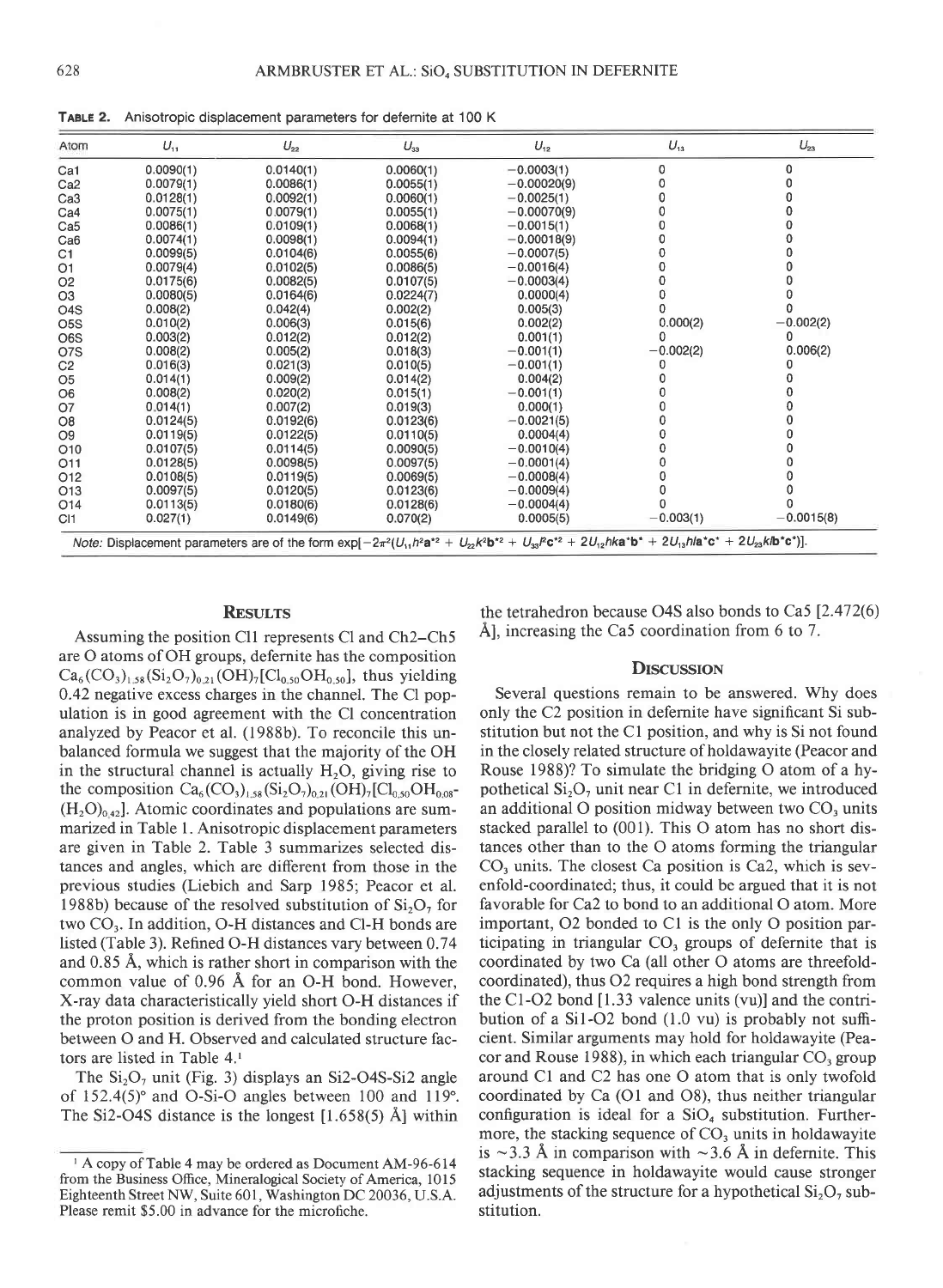| C at C2            | Si at C2                                                                                                                                                                                                                                                                                                                                                                                                                                                                                                                                                                      |                                                                                                                                                                                                                                                                                                                                                                                                                                                                                                                                                                             |
|--------------------|-------------------------------------------------------------------------------------------------------------------------------------------------------------------------------------------------------------------------------------------------------------------------------------------------------------------------------------------------------------------------------------------------------------------------------------------------------------------------------------------------------------------------------------------------------------------------------|-----------------------------------------------------------------------------------------------------------------------------------------------------------------------------------------------------------------------------------------------------------------------------------------------------------------------------------------------------------------------------------------------------------------------------------------------------------------------------------------------------------------------------------------------------------------------------|
|                    |                                                                                                                                                                                                                                                                                                                                                                                                                                                                                                                                                                               | 2.412(2)                                                                                                                                                                                                                                                                                                                                                                                                                                                                                                                                                                    |
|                    |                                                                                                                                                                                                                                                                                                                                                                                                                                                                                                                                                                               | 2,21(1)                                                                                                                                                                                                                                                                                                                                                                                                                                                                                                                                                                     |
|                    | Ca1-05S                                                                                                                                                                                                                                                                                                                                                                                                                                                                                                                                                                       | 2.48(1)                                                                                                                                                                                                                                                                                                                                                                                                                                                                                                                                                                     |
|                    |                                                                                                                                                                                                                                                                                                                                                                                                                                                                                                                                                                               | 2.293(2)                                                                                                                                                                                                                                                                                                                                                                                                                                                                                                                                                                    |
|                    |                                                                                                                                                                                                                                                                                                                                                                                                                                                                                                                                                                               | 2,362(1)                                                                                                                                                                                                                                                                                                                                                                                                                                                                                                                                                                    |
|                    |                                                                                                                                                                                                                                                                                                                                                                                                                                                                                                                                                                               | 2.353                                                                                                                                                                                                                                                                                                                                                                                                                                                                                                                                                                       |
| Ca2-O1             | 2.472(1)                                                                                                                                                                                                                                                                                                                                                                                                                                                                                                                                                                      |                                                                                                                                                                                                                                                                                                                                                                                                                                                                                                                                                                             |
| $Ca2-O1 \times 2$  | 2.495(1)                                                                                                                                                                                                                                                                                                                                                                                                                                                                                                                                                                      |                                                                                                                                                                                                                                                                                                                                                                                                                                                                                                                                                                             |
| Ca2-O2             | 2.662(2)                                                                                                                                                                                                                                                                                                                                                                                                                                                                                                                                                                      |                                                                                                                                                                                                                                                                                                                                                                                                                                                                                                                                                                             |
| Ca2-O12 $\times$ 2 | 2.300(1)                                                                                                                                                                                                                                                                                                                                                                                                                                                                                                                                                                      |                                                                                                                                                                                                                                                                                                                                                                                                                                                                                                                                                                             |
| Ca2-O13            | 2.318(1)                                                                                                                                                                                                                                                                                                                                                                                                                                                                                                                                                                      |                                                                                                                                                                                                                                                                                                                                                                                                                                                                                                                                                                             |
|                    |                                                                                                                                                                                                                                                                                                                                                                                                                                                                                                                                                                               |                                                                                                                                                                                                                                                                                                                                                                                                                                                                                                                                                                             |
|                    |                                                                                                                                                                                                                                                                                                                                                                                                                                                                                                                                                                               | 2.327(7)                                                                                                                                                                                                                                                                                                                                                                                                                                                                                                                                                                    |
|                    |                                                                                                                                                                                                                                                                                                                                                                                                                                                                                                                                                                               | 2.348(2)                                                                                                                                                                                                                                                                                                                                                                                                                                                                                                                                                                    |
|                    |                                                                                                                                                                                                                                                                                                                                                                                                                                                                                                                                                                               | 2.357(1)                                                                                                                                                                                                                                                                                                                                                                                                                                                                                                                                                                    |
|                    |                                                                                                                                                                                                                                                                                                                                                                                                                                                                                                                                                                               | 2.371(1)                                                                                                                                                                                                                                                                                                                                                                                                                                                                                                                                                                    |
|                    |                                                                                                                                                                                                                                                                                                                                                                                                                                                                                                                                                                               | 2.355                                                                                                                                                                                                                                                                                                                                                                                                                                                                                                                                                                       |
|                    |                                                                                                                                                                                                                                                                                                                                                                                                                                                                                                                                                                               |                                                                                                                                                                                                                                                                                                                                                                                                                                                                                                                                                                             |
|                    |                                                                                                                                                                                                                                                                                                                                                                                                                                                                                                                                                                               |                                                                                                                                                                                                                                                                                                                                                                                                                                                                                                                                                                             |
|                    |                                                                                                                                                                                                                                                                                                                                                                                                                                                                                                                                                                               |                                                                                                                                                                                                                                                                                                                                                                                                                                                                                                                                                                             |
|                    |                                                                                                                                                                                                                                                                                                                                                                                                                                                                                                                                                                               |                                                                                                                                                                                                                                                                                                                                                                                                                                                                                                                                                                             |
|                    |                                                                                                                                                                                                                                                                                                                                                                                                                                                                                                                                                                               | 2.319(2)                                                                                                                                                                                                                                                                                                                                                                                                                                                                                                                                                                    |
|                    |                                                                                                                                                                                                                                                                                                                                                                                                                                                                                                                                                                               | 2.357(2)                                                                                                                                                                                                                                                                                                                                                                                                                                                                                                                                                                    |
|                    |                                                                                                                                                                                                                                                                                                                                                                                                                                                                                                                                                                               | 2.315(1)                                                                                                                                                                                                                                                                                                                                                                                                                                                                                                                                                                    |
|                    |                                                                                                                                                                                                                                                                                                                                                                                                                                                                                                                                                                               | 2.200(7)                                                                                                                                                                                                                                                                                                                                                                                                                                                                                                                                                                    |
|                    |                                                                                                                                                                                                                                                                                                                                                                                                                                                                                                                                                                               | 2.747(8)                                                                                                                                                                                                                                                                                                                                                                                                                                                                                                                                                                    |
|                    | Ca5-O4S                                                                                                                                                                                                                                                                                                                                                                                                                                                                                                                                                                       | 2.472(7)                                                                                                                                                                                                                                                                                                                                                                                                                                                                                                                                                                    |
| 2.381              |                                                                                                                                                                                                                                                                                                                                                                                                                                                                                                                                                                               | 2.389                                                                                                                                                                                                                                                                                                                                                                                                                                                                                                                                                                       |
|                    | Ca6-O5S                                                                                                                                                                                                                                                                                                                                                                                                                                                                                                                                                                       | 2.48(1)                                                                                                                                                                                                                                                                                                                                                                                                                                                                                                                                                                     |
| 2.494(3)           | Ca6-O6S $\times$ 2                                                                                                                                                                                                                                                                                                                                                                                                                                                                                                                                                            | 2.363(3)                                                                                                                                                                                                                                                                                                                                                                                                                                                                                                                                                                    |
| 2.704(5)           | Ca6-O6S                                                                                                                                                                                                                                                                                                                                                                                                                                                                                                                                                                       | 2.511(7)                                                                                                                                                                                                                                                                                                                                                                                                                                                                                                                                                                    |
| 2.341(1)           | $Ca6-O8 \times 2$                                                                                                                                                                                                                                                                                                                                                                                                                                                                                                                                                             | 2.341(1)                                                                                                                                                                                                                                                                                                                                                                                                                                                                                                                                                                    |
| 2,344(1)           |                                                                                                                                                                                                                                                                                                                                                                                                                                                                                                                                                                               | 2.344(1)                                                                                                                                                                                                                                                                                                                                                                                                                                                                                                                                                                    |
|                    |                                                                                                                                                                                                                                                                                                                                                                                                                                                                                                                                                                               | 2.389                                                                                                                                                                                                                                                                                                                                                                                                                                                                                                                                                                       |
|                    |                                                                                                                                                                                                                                                                                                                                                                                                                                                                                                                                                                               |                                                                                                                                                                                                                                                                                                                                                                                                                                                                                                                                                                             |
|                    |                                                                                                                                                                                                                                                                                                                                                                                                                                                                                                                                                                               |                                                                                                                                                                                                                                                                                                                                                                                                                                                                                                                                                                             |
|                    |                                                                                                                                                                                                                                                                                                                                                                                                                                                                                                                                                                               |                                                                                                                                                                                                                                                                                                                                                                                                                                                                                                                                                                             |
|                    |                                                                                                                                                                                                                                                                                                                                                                                                                                                                                                                                                                               | 1.658(5)                                                                                                                                                                                                                                                                                                                                                                                                                                                                                                                                                                    |
|                    |                                                                                                                                                                                                                                                                                                                                                                                                                                                                                                                                                                               | 1.590(9)                                                                                                                                                                                                                                                                                                                                                                                                                                                                                                                                                                    |
|                    |                                                                                                                                                                                                                                                                                                                                                                                                                                                                                                                                                                               | 1.612(5)                                                                                                                                                                                                                                                                                                                                                                                                                                                                                                                                                                    |
|                    |                                                                                                                                                                                                                                                                                                                                                                                                                                                                                                                                                                               | 1.588(8)                                                                                                                                                                                                                                                                                                                                                                                                                                                                                                                                                                    |
|                    |                                                                                                                                                                                                                                                                                                                                                                                                                                                                                                                                                                               | 1.612                                                                                                                                                                                                                                                                                                                                                                                                                                                                                                                                                                       |
|                    | 04S-Si2-05S                                                                                                                                                                                                                                                                                                                                                                                                                                                                                                                                                                   | 103.5(6)                                                                                                                                                                                                                                                                                                                                                                                                                                                                                                                                                                    |
|                    | O4S-Si2-O6S                                                                                                                                                                                                                                                                                                                                                                                                                                                                                                                                                                   | 110,3(3)                                                                                                                                                                                                                                                                                                                                                                                                                                                                                                                                                                    |
|                    | 04S-Si2-07S                                                                                                                                                                                                                                                                                                                                                                                                                                                                                                                                                                   | 100.4(4)                                                                                                                                                                                                                                                                                                                                                                                                                                                                                                                                                                    |
|                    | O5S-Si2-O6S                                                                                                                                                                                                                                                                                                                                                                                                                                                                                                                                                                   | 106.4(6)                                                                                                                                                                                                                                                                                                                                                                                                                                                                                                                                                                    |
|                    | O5S-Si2-O7S                                                                                                                                                                                                                                                                                                                                                                                                                                                                                                                                                                   | 119.3(6)                                                                                                                                                                                                                                                                                                                                                                                                                                                                                                                                                                    |
|                    |                                                                                                                                                                                                                                                                                                                                                                                                                                                                                                                                                                               | 115.9(4)                                                                                                                                                                                                                                                                                                                                                                                                                                                                                                                                                                    |
|                    |                                                                                                                                                                                                                                                                                                                                                                                                                                                                                                                                                                               | 152.4(5)                                                                                                                                                                                                                                                                                                                                                                                                                                                                                                                                                                    |
| 0.84(4)            |                                                                                                                                                                                                                                                                                                                                                                                                                                                                                                                                                                               | 2.44(3)                                                                                                                                                                                                                                                                                                                                                                                                                                                                                                                                                                     |
|                    |                                                                                                                                                                                                                                                                                                                                                                                                                                                                                                                                                                               |                                                                                                                                                                                                                                                                                                                                                                                                                                                                                                                                                                             |
|                    |                                                                                                                                                                                                                                                                                                                                                                                                                                                                                                                                                                               | 2.63(3)                                                                                                                                                                                                                                                                                                                                                                                                                                                                                                                                                                     |
|                    |                                                                                                                                                                                                                                                                                                                                                                                                                                                                                                                                                                               | 2,39(4)<br>2.28(3)                                                                                                                                                                                                                                                                                                                                                                                                                                                                                                                                                          |
|                    |                                                                                                                                                                                                                                                                                                                                                                                                                                                                                                                                                                               | 2.56(3)                                                                                                                                                                                                                                                                                                                                                                                                                                                                                                                                                                     |
|                    |                                                                                                                                                                                                                                                                                                                                                                                                                                                                                                                                                                               |                                                                                                                                                                                                                                                                                                                                                                                                                                                                                                                                                                             |
|                    |                                                                                                                                                                                                                                                                                                                                                                                                                                                                                                                                                                               | 2.24(4)                                                                                                                                                                                                                                                                                                                                                                                                                                                                                                                                                                     |
|                    | Ch5-H14                                                                                                                                                                                                                                                                                                                                                                                                                                                                                                                                                                       | 2.20(4)                                                                                                                                                                                                                                                                                                                                                                                                                                                                                                                                                                     |
| 2.45(4)            |                                                                                                                                                                                                                                                                                                                                                                                                                                                                                                                                                                               |                                                                                                                                                                                                                                                                                                                                                                                                                                                                                                                                                                             |
|                    | 2.412(2)<br>2,476(5)<br>2.293(2)<br>2.362(1)<br>2.397<br>Mean<br>2.519(5)<br>2.348(2)<br>2.357(1)<br>$Ca3-O10 \times 2$<br>Ca3-O14 $\times$ 2<br>2.371(1)<br>2.387<br>$Ca4-O2 \times 2$<br>Ca4-012<br>Ca4-O9<br>$Ca4-O11 \times 2$<br>Mean<br>2.319(2)<br>2.357(2)<br>2.315(1)<br>$Ca5-O13 \times 2$<br>2.489(6)<br>2,606(9)<br>2.475<br>C1-O1<br>$C1-O2$<br>$C1-O3$<br>Mean<br>1.28(1)<br>1.29(1)<br>1.29(1)<br>1.29<br>CI1-H8<br>CI1-H9<br>0.78(3)<br>CI1-H10<br>0.74(4)<br>0.83(4)<br>CI1-H12<br>0.84(3)<br>CI1-H13<br>0.77(3)<br>CI1-H14<br>0.80(3)<br>2,31(4)<br>2.77(3) | $Ca1-O3$<br>Ca1-O5S<br>$Ca1-O8$<br>Ca1-O9 $\times$ 2<br>2.431<br>Ca3-O7S<br>Ca3-O11<br>$Ca3-O10 \times 2$<br>Ca3-O14 $\times$ 2<br>2.465(1)<br>2.307(1)<br>2.295(2)<br>2.311(1)<br>2.359<br>Ca5-O14<br>Ca5-O3<br>$Ca5-O13 \times 2$<br>Ca5-07S<br>Ca5-07S<br>Ca6-O10<br>1.303(2)<br>1.298(2)<br>1.265(2)<br>1.289<br>Si2-O4S<br>Si2-O5S<br>Si2-O6S<br>Si2-O7S<br>O6S-Si2-O7S<br>Si2-O4S-Si2<br>Ch2-H8<br>2.59(3)<br>2.78(3)<br>Ch2-H10<br>2.81(3)<br>Ch2-H11<br>Ch2-H12<br>2.46(3)<br>2.73(3)<br>Ch2-H13<br>2.69(4)<br>$Ch5-H9$<br>2.26(4)<br>Ch4-H10<br>Ch4-H12<br>1.97(4) |

TABLE 3. Selected interatomic distances (Å) and angles (°) for defernite

In general, for a substitution of  $CO<sub>3</sub>$  by  $SiO<sub>4</sub>$ , (1) there must be enough space available to accommodate an additional O atom; (2) the bond strength of the additional O atom must be balanced by additional bonds; (3) charge neutrality must be achieved by an additional substitution; and (4) the O atoms of the triangular  $CO<sub>3</sub>$  unit must



**FIGURE 3.** Configuration of an  $Si_2O_7$  unit in defermite projected approximately along  $b$  with the  $c$  axis vertical. Ellipsoids have 80% probability.

be able to accommodate the different bond strength (1.33 vu for C-O vs. 1.0 vu for Si-O). In other words, if one of the O atoms of triangular CO<sub>3</sub> is already underbonded, then an Si substitution is very unlikely. Thus, we can see that a substitution of BO<sub>3</sub> by SiO<sub>4</sub> or CO<sub>3</sub> by SeO<sub>4</sub> (Reeder et al. 1994) is easier to accomplish because the bondstrength requirements are the same. Substitution of PO<sub>4</sub> by CO<sub>3</sub> in apatite (Perdikatsis 1991) involves a bondstrength difference of only 0.083 vu, which is much easier to balance than the  $0.333$  vu for a  $CO<sub>3</sub>$  substitution by SiO<sub>4</sub>. A disilicate substitution for two CO<sub>3</sub> groups seems favorable, provided it is spatially feasible, because the additional O atom already has a balanced bond strength.

The channel of defernite has a radius of  $\sim$ 3.4 Å measured from the center to the O atoms of the OH groups on the channel walls. If we assume an O-H distance of  $\sim$  1 Å with the protons oriented toward the channel center, the radius is reduced to  $\sim$  2.4 Å. This distance is ideal for Cl<sup>-</sup>-H interactions (Fig. 4). Cl1, with the highest population in the structural channel of defernite, is bonded to six H atoms with distances between 2.5 and 2.8 Å, which are similar to Cl-H distances in  $H_9O_4^+Cl^- \tcdot 2H_2O$ (Taesler and Lundgren 1978). Peacor and Rouse (1988) and Peacor et al. (1988b) suggested that in holdawayite and defernite, respectively, Cl- may share the channel with additional OH<sup>-</sup> groups. To obtain a charge-balanced formula the present study assigned only a very low concentration of channel OH<sup>-</sup> groups. Thus, the remaining channel occupants are assumed to be  $H_2O$  molecules. The H<sub>2</sub>O molecules are slightly shifted out of the channel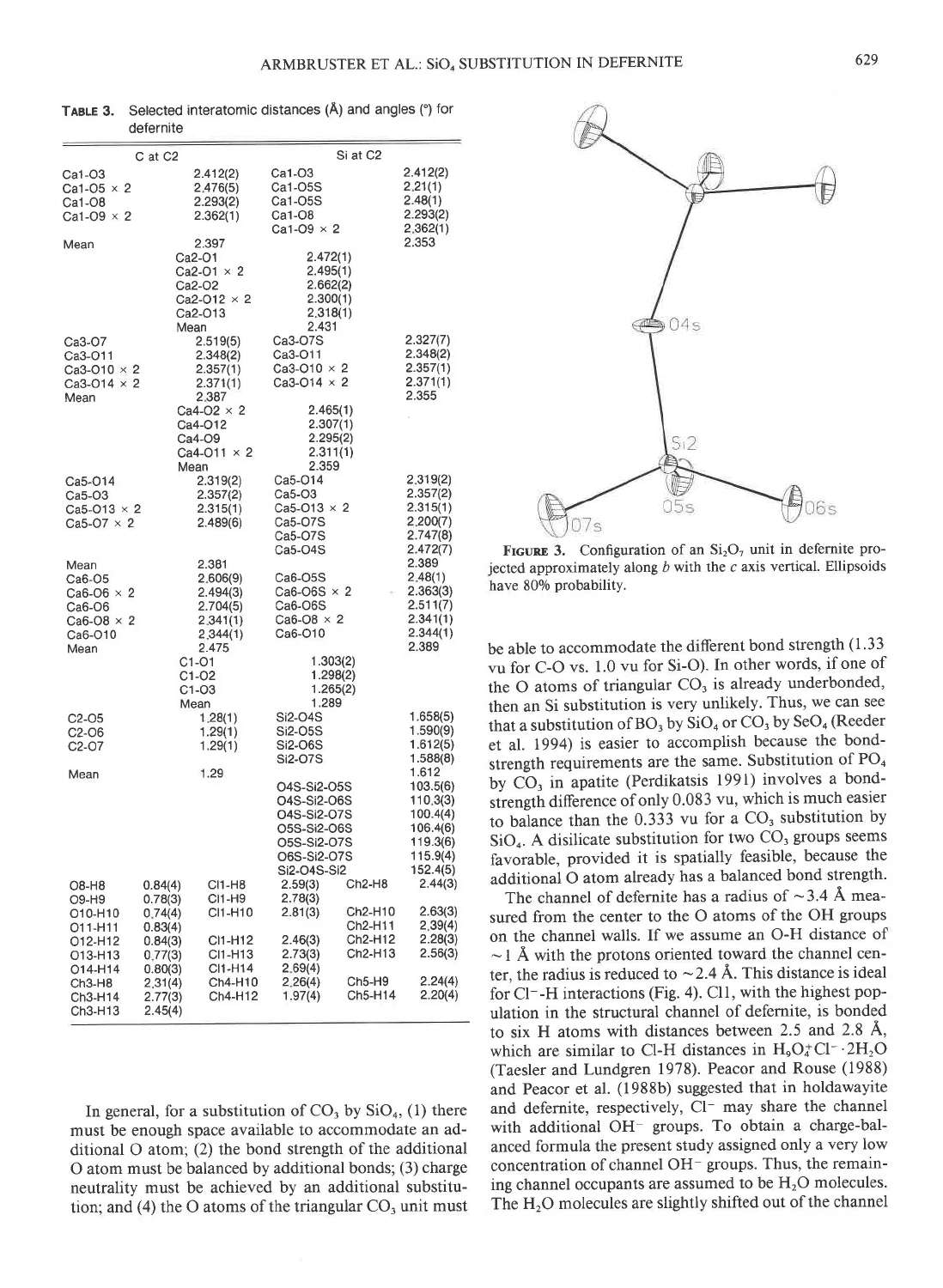

FIGURE 4. Channel environment of defernite projected parallel to the  $c$  axis. Low-populated positions of channel anions and  $H<sub>2</sub>O$  (Ch2–Ch5) are displaced from the channel center and are drawn isotropically. The surface of the channel wall is covered with H atoms (small circles), which are also bonded to Cll in the channel center. Ellipsoids have 80% probability.

center to bond within shorter distances  $(2.0-2.2 \text{ Å})$  to the channel-surface protons. The only argument against channel  $H_2O$ , originally suggested by Liebich and Sarp (1985), is the IR powder spectrum mentioned by Peacor et al. (1988b), which allegedly excludes the presence of  $H_2O$ . We recollected the IR powder spectrum between 400 and 4000 cm-' using the KBr-pellet method. The spectrum is characterized by a strong absorption band at  $3576$  cm<sup> $-1$ </sup> with a broad tail toward lower wave numbers representing OH-stretching vibrations of the seven symmetrically distinct OH groups on the channel walls. At  $\sim$  1780 cm<sup>-1</sup> there is a weak absorption on the ascending wing of a very strong triplet with centers at 1542, 1458, and  $1412 \text{ cm}^{-1}$ . In the range between 400 and 4000 cm<sup>-1</sup> the only absorption band that allows a distinction between H<sub>2</sub>O and OH is the H<sub>2</sub>O bending mode at  $\sim$  1600 cm<sup>-1</sup>, which was not observed. However, such a relatively weak absorption band would certainly be masked under the strongly ascending wing of the CO, absorptions. For this reason an IR powder spectrum of defernite cannot be used to support or reject the hypothesis of additional channel  $H<sub>2</sub>O$ .

The ionic radius of Cl<sup>-</sup> is approximately 1.81 Å (Ahrens 1952; Pauling 1960). If Cl- is the only channel occupant in the hypothetical end-member compositions

 $Ca<sub>6</sub>(CO<sub>3</sub>), (OH)<sub>7</sub>[Cl]$  (defernite) and  $Mn<sub>6</sub>(CO<sub>3</sub>), (OH)<sub>7</sub>[Cl]$ (holdawayite), then the 3.6 A channel length in defernite and the 3.3 A channel length in holdawayite would yield  $Cl^-$ - $Cl^-$  distances that are too short. In this model [assuming one  $Cl^-$  per formula unit (pfu) in the structural channell, Cl- is bonded only laterally to surrounding OH groups on the channel walls, whereas parallel to the  $c$  axis  $Cl^-$  is not shielded, which should cause strong  $Cl^-$ - $Cl^$ repulsion. Two possibilities seem to exist for the prevention of short Cl--Cl- contacts. (l) The structural framework possesses less than one positive charge (e.g.,  $Si<sub>2</sub>O<sub>7</sub><sup>6</sup>$  substitution for two  $CO<sub>3</sub><sup>-</sup>$  as observed for defernite). In this case Cl<sup>-</sup> vacancies exist in the structural channel, and  $Cl^-$  is expected to be disordered as was found in this study. (2) A more ideal configuration can also be obtained (e.g., in holdawayite without replacing  $Si<sub>2</sub>O<sub>2</sub>$ units) if Cl<sup>-</sup> has two H neighbors from additional OH groups or  $H_2O$  molecules above and below in channel direction. These channel OH groups and  $H<sub>2</sub>O$  molecules might have O atoms that are hydrogen-bonded to the channel wall.

Defernite may be regarded as a member of a solidsolution series with end-members in which C2 is completely occupied by C,  $Ca_6(CO_3)_2(OH)_7[CI,OH]$ , and by Si,  $Ca_6(CO_3)_{1,0}(Si_2O_7)_{0,5}(OH)_{7}$ . The Si end-member must have a doubled  $c$  axis to avoid close Si-Si contacts. In other words, an  $Si<sub>2</sub>O<sub>7</sub>$  unit occurs only in each second 3.6  $\AA$  translation unit along the c axis. In addition, the framework of defernite with Si fully substituted in C2 is charge balanced, and thus only neutral molecules may occupy the structural channel.

#### **REFERENCES CITED**

- Ahrens, L.H. (1952) The use of ionization potentials: Part I. Ionic radii of the elements. Geochimica et Cosmochimica Acta, 2, 155-169.
- Enraf-Nonius (l 983) Structure determination package (SDP) Enraf-Nonius, Delft, the Netherlands.
- Hoffmann, C., and Armbruster, T. (1995) Crystal structure of a (001) twinned sussexite  $Mn_2B_2O_4(OH)$ , from the Kalahari Manganese Field South Africa. Schweizerische Mineralogische und Petrographische Mir teilungen, 75, 123-133.
- Liebich, B.W., and Sarp, H. (1985) La structure cristalline de la defernite. Schweizerische Mineralogische und Petrographische Mitteilungen, 65,  $153 - 158.$
- Pauling, L. (1960) The nature of the chemical bond (3rd edition), p. 505– 562. Cornell University Press, Ithaca, New York.
- Peacor, D.R., Essene, E.J., Rouse, R.C., Dunn, P.J., Nelen, J.A., Grice, J.D., Innes, J., and von Knorring, O. (1988a) Holdawayite, a new manganese hydroxyl-carbonate from the Kombat mine, Namibia. American Mineralogist, 73, 632-636,
- Peacor, D.R., and Rouse, R.C. (1988) Holdawayite,  $Mn_6$  (CO<sub>3</sub>)<sub>2</sub>  $(OH)<sub>7</sub>(Cl,OH)$ , a structure containing anions in zeolite-like channels. American Mineralogist, 73, 637-642.
- Peacor, D.R., Sarp, H., Dunn, P.J., Innes, J., and Nelen, J.A. (1988b) Defernite from the Kombat mine, Namibia: A second occurrence, structure refinement, and crystal chemistry. American Mineralogist, 73, 888-893.
- Perdikatsis, B. (1991) X-ray powder diffraction study of francolite by the Rietveld method. Material Science Forum, 79, 809-814.
- Reeder, R.J., Lamble, G.M., Lee, J.-F., and Staudt, W.F. (1994) Mechanism of SeO<sup>2+</sup> substitution in calcite: An XAFS study. Geochimica et Cosmochimica Acta. 58. 5639-5646.
- Sarp, H., Taner, M.F., Deferne, J., Bizouard, H., and Liebich, B.W. (1980)